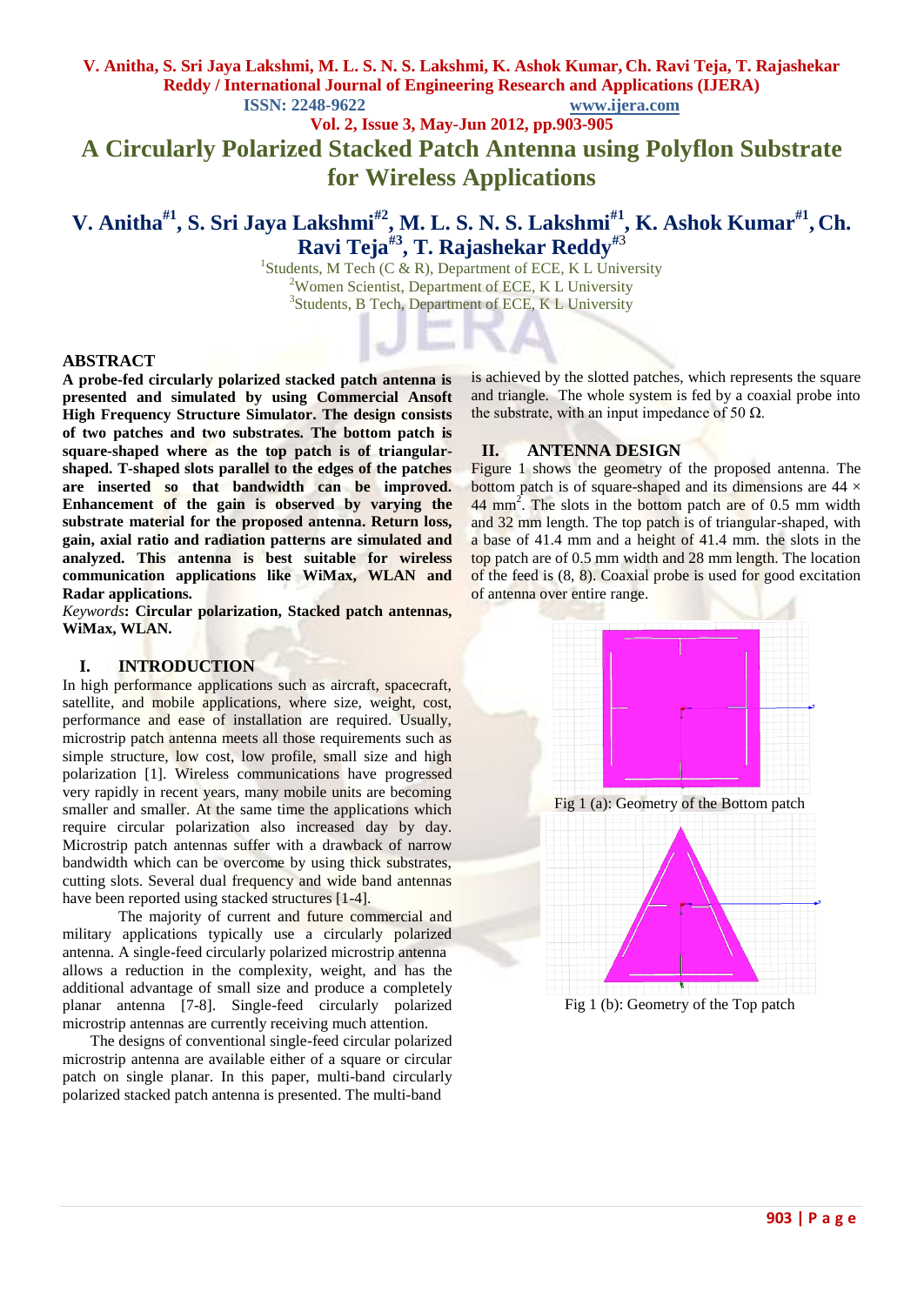# **V. Anitha, S. Sri Jaya Lakshmi, M. L. S. N. S. Lakshmi, K. Ashok Kumar, Ch. Ravi Teja, T. Rajashekar Reddy / International Journal of Engineering Research and Applications (IJERA) ISSN: 2248-9622 www.ijera.com**

**Vol. 2, Issue 3, May-Jun 2012, pp.903-905**



The proposed antenna uses Polyflon Norclad substrate which has a dielectric constant  $\varepsilon_r = 2.55$  and a height of 1.5 mm. Circular polarization can be achieved using a single probe feed along the direction  $45^{\circ}$  to the centerlines of the patch. With this antenna, broad bandwidth and relative gain improvement has been achieved. If both the patches are of square-shaped, it has more bandwidth but with low gain where as if both the patches are of triangular-shaped, the size become compact but it resonates at relatively less number of frequencies with poor gain.

#### **III. RESULTS**

From Figure 2, the return losses of the proposed antenna which uses FR4 substrate at 1.40 GHz, 2.17 GHz, 2.35 GHz, 3.80 GHz, 7.10 GHz, 7.73 GHZ and 8.77 GHz are -10.87 dB, -13.99 dB, -15.68 dB, -12.13 dB, -31.55 dB, -13.93 dB and - 17.82 dB respectively. When the proposed antenna uses Polyflon Norclad substrate, the return losses at 4.48 GHz, 7.64 GHz are -11.80 dB and -11.88 dB.



At all operating frequencies, the value of VSWR is less than 2. Practically, the antennas which have relative high gain are considered. For the current design, when Polyflon Norclad substrate is used, high gain is achieved when compared to the antenna which uses FR4 substrate. Figure 3 and Figure 4 shows the gain of the antenna in 2D and 3D patterns. The gain of the proposed antenna is 6.1872 dB.





The radiation patterns are as shown in the Figures 5. The radiation pattern describes the relative strength of the radiated field in various directions from the antenna, at a constant distance. The proposed antenna exhibits directional pattern.



Fig 5: Radiation Pattern E-plane and H-Plane